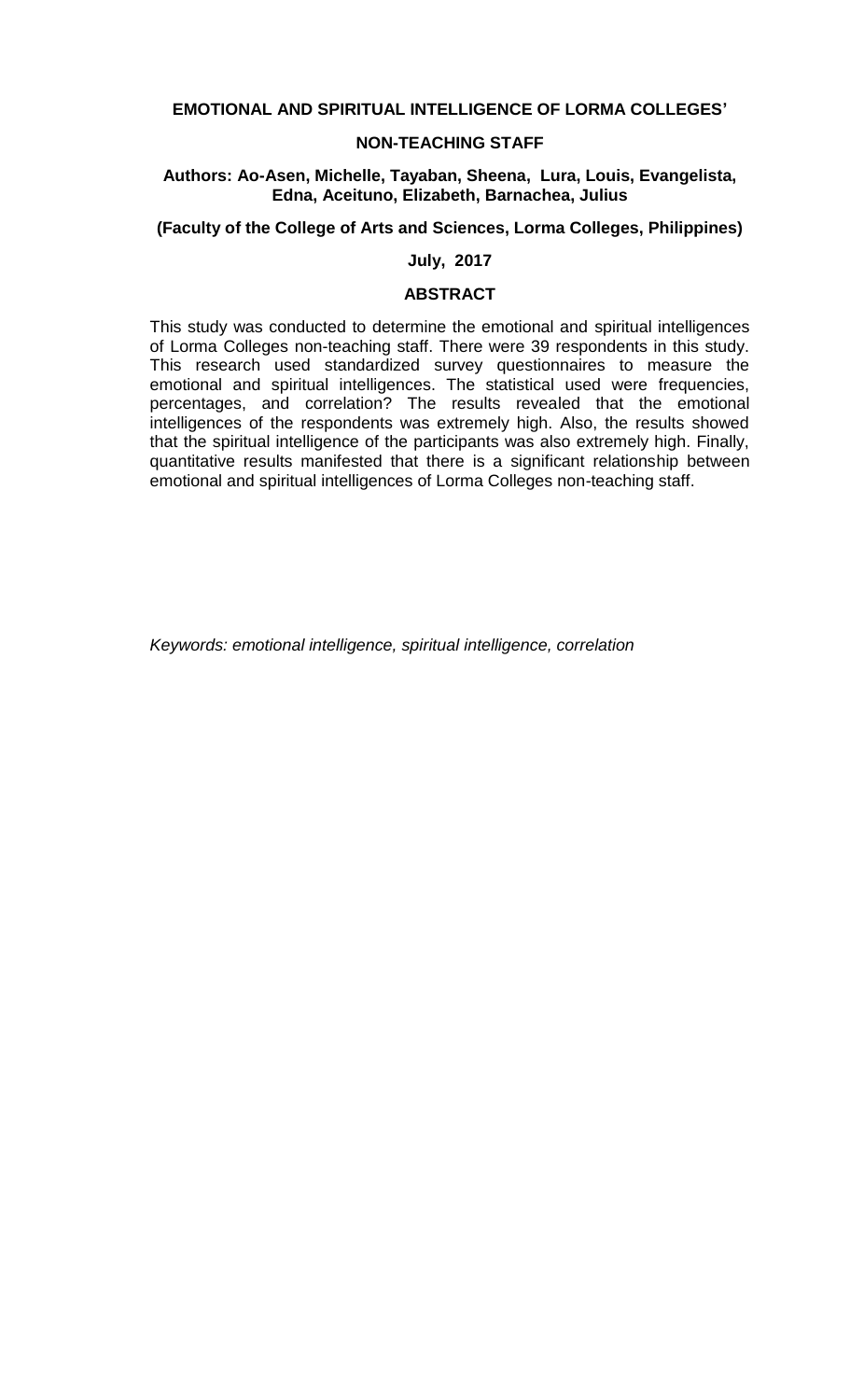# **TABLE OF CONTENTS**

# Page

# **I. INTRODUCTION**

|    | Background of the Study 1<br>Theoretical Framework 4<br>Statement of the Problem. 8                                                                                                                                                               |
|----|---------------------------------------------------------------------------------------------------------------------------------------------------------------------------------------------------------------------------------------------------|
| Ш. | DESIGN AND METHODOLOGY 10                                                                                                                                                                                                                         |
|    | Design and a subset of the subset of the set of the Design and the subset of the set of the set of the set of the set of the set of the set of the set of the set of the set of the set of the set of the set of the set of th<br>10 <sup>°</sup> |
|    | Population<br>10                                                                                                                                                                                                                                  |
|    | Measures 10                                                                                                                                                                                                                                       |
|    | Emotional Intelligence Questionnaire 11                                                                                                                                                                                                           |
|    | Spiritual Intelligence Questionnaire 11                                                                                                                                                                                                           |
|    | Procedure 12                                                                                                                                                                                                                                      |
|    | Treatment of Data 12                                                                                                                                                                                                                              |
| Ш. | <b>RESULTS</b>                                                                                                                                                                                                                                    |
|    | Emotional Intelligence 13                                                                                                                                                                                                                         |
|    | Sensitivity. 14                                                                                                                                                                                                                                   |
|    | Maturity 15                                                                                                                                                                                                                                       |
|    | Competency 16                                                                                                                                                                                                                                     |
|    | Over-all level of Emotional Intelligence 16                                                                                                                                                                                                       |
|    | Spiritual Intelligence                                                                                                                                                                                                                            |
|    | Critical Existential Thinking 17                                                                                                                                                                                                                  |
|    | Personal Meaning Production 18                                                                                                                                                                                                                    |
|    | Transcendental Awareness 19                                                                                                                                                                                                                       |
|    | Conscious State Expansion 20                                                                                                                                                                                                                      |
|    | Correlation of EQ and SQ<br>21                                                                                                                                                                                                                    |

# **IV. CONCLUSION AND RECOMMENDATION**

| Conclusions 22     |  |  |  |  |  |  |  |  |
|--------------------|--|--|--|--|--|--|--|--|
| Recommendation. 22 |  |  |  |  |  |  |  |  |
| REFERENCES 23      |  |  |  |  |  |  |  |  |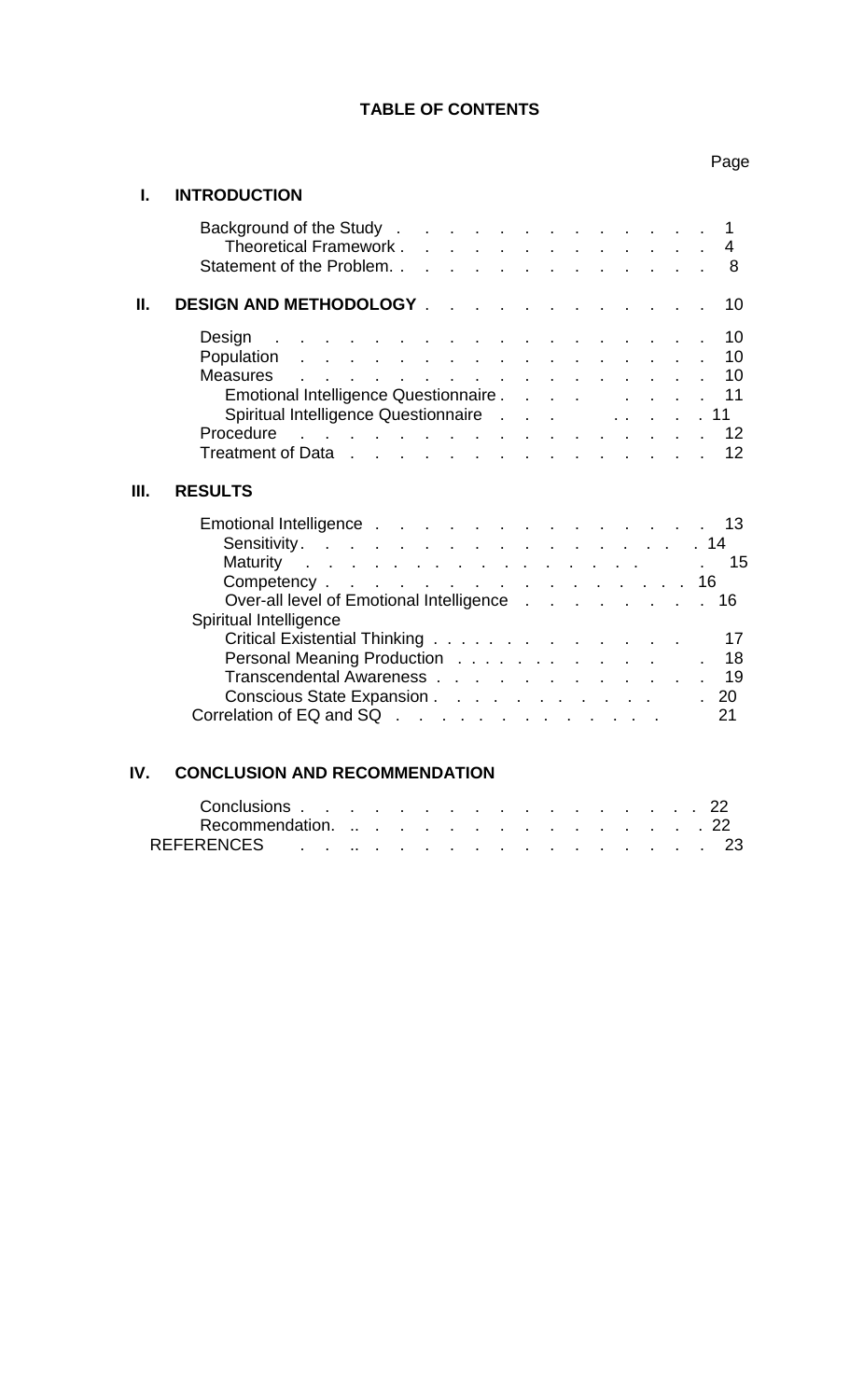### **CHAPTER I**

#### **Background of the study**

An emotionally intelligent person creates a working environment that is as much driven by performance as it is by greater cooperation and greater sensitiveness towards each other. In other words, emotionally intelligent person creates a working environment that is free from rancor and prejudice and at the same time is characterized by high performance that emanates from the ability to focus on results and at the same time, not swayed by petty conflicts. The point here is that the emotionally intelligent employee deals with his co-workers using intrinsic and extrinsic motivations. This means that he or she works with the other employees through empathy, awareness, and emotionally connect with them.

On the other hand. The spiritually intelligent person deals with fellow employees or workers with empathy and awareness of other employees' needs. The spiritually intelligent employee works with the premise that each individual has talents that can manifest themselves through recognition and nurturing. The point here is that in many organizations, it is the case that the working environment is characterized by intense competition and driven solely by profits. However, emotional and spiritual intelligence of employees or workers can also result in higher profit, since this kind of workers perform at their best. Further, emotional and spiritual intelligence are very much needed in these turbulent times when the obsession about profits alone has people into a situation where humanistic values have been abandoned in the pursuit of money and profits.

#### **Theoretical Framework**

### **Emotional Intelligence**

Emotional intelligence (EQ) is defined by Singh (2003) as the "ability of an individual to appropriately and successfully respond to a vast variety of emotional stimuli being elicited from the inner self and immediate environment. EQ constitutes three psychological dimensions, namely emotional competency, emotional maturity and emotional sensitivity.

**Emotional Competency**. Under this dimension, employees have to learn four competencies which have been identified in a detailed research. Firstly, employees have to learn tackling emotional upsets which means tackling frustrations, conflicts, inferiority complexes, etc. while also avoiding emotional exhaustion, stress, burnout, and negativity of emotions. Secondly, employees should learn to acquire high self-esteem which is reflected in the feelings of confidence and competence. Moreover, an emotionally intelligent employee has a tactful response to emotional stimuli by trying to manipulate the ongoing environment to his/her advantage by reacting appropriately. Lastly, employees should learn to handle ego problems without hurting their self-esteem by not talking incessantly of himself and his own doings, thus effectively handling egoism.

**Emotional Maturity**. Singh (2003) added that emotionally mature individuals exhibit behavioural patterns of emotional maturity while dealing with the inner self and the immediate environment. Such emotional maturity consists of some important aspects, namely self awareness, developing others, delaying gratification, and adaptability and flexibility.

**Emotional Sensitivity**. Sensitivity was defined by Singh (2003) as the characteristic of being peculiarly sensitive and judge the threshold for various types of stimulations, evoking sensations, feelings and emotions. With that said, individuals may exhibit proper understanding of emotional arousal, empathy, improved interpersonal relations, and proper communication of emotions.

### **Spiritual Intelligence**

The term spiritual intelligence was coined by Danah Zohar. Spiritual intelligence is defined as a set of mental capacities for existential reflection, enhancement of meaning, recognition of a transcendent self, and mastery of spiritual states through awareness, integration, and adaptive application of the nonmaterial and transcendent aspects of one's existence. Further, it is defined as the ability to maintain inner and outer peace, to behave and act with wisdom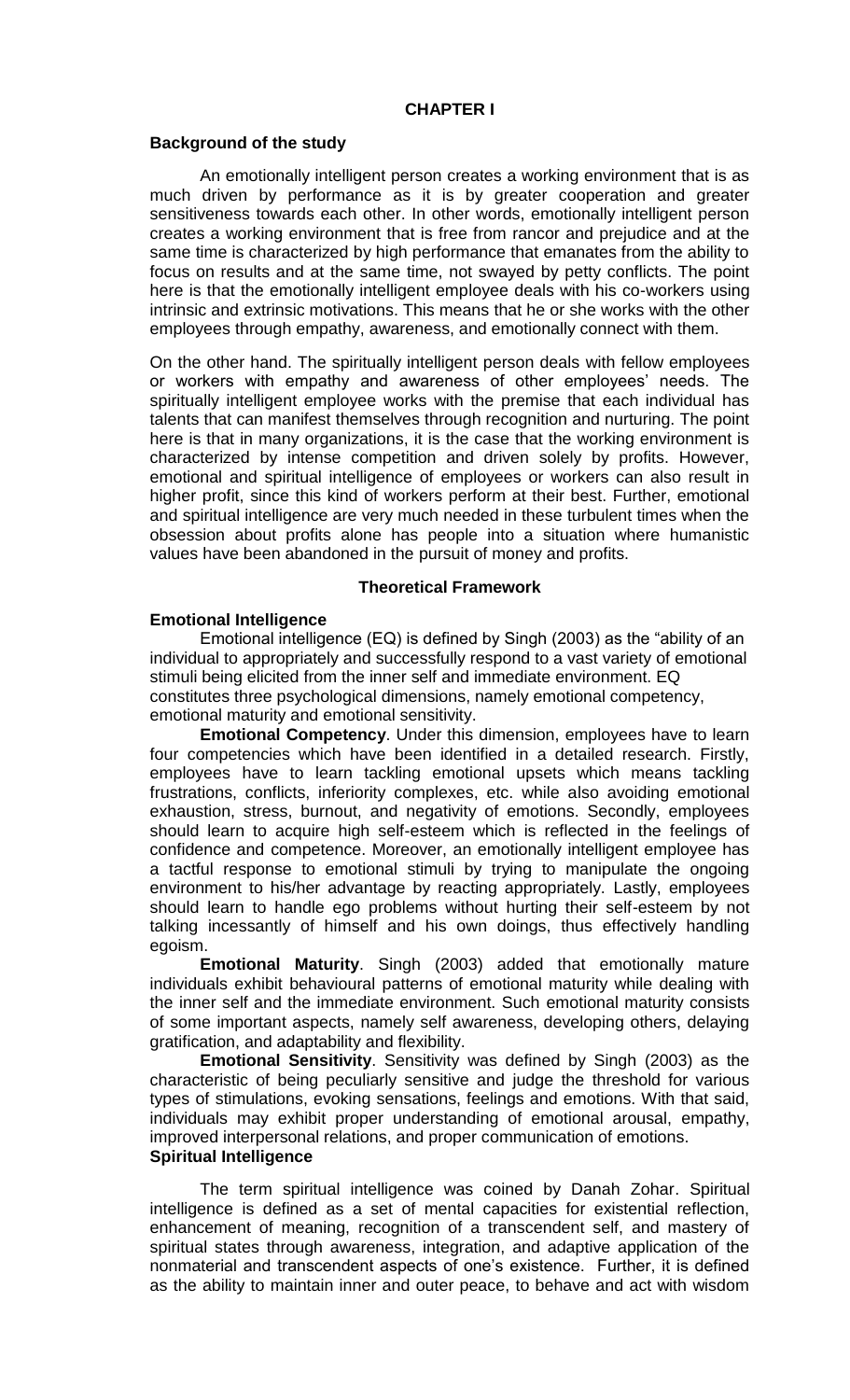and compassion regardless of the situation and circumstances (King, 2011; Vaughan, 2002; & O'Doherty, 2015).

(King, 2008) proposed four components of spiritual intelligence, namely critical existential thinking, personal meaning production, transcendental awareness, and conscious state expansion.

*Critical Existential Thinking*. Critical existential thinking is the first component of spiritual intelligence. It is referred to as the capacity to contemplate nature, meaning, and purpose of existential and other metaphysical issues such as existence, reality, consciousness, the universe, time, truth, justice, evil, and other similar issues. By definition, existential is all about existence (Oxford University Press, 2011). Therefore, in the most basic sense, existential thinking can be defined as thinking about one's existence (King, 2008). In his theory multiple intelligences, Howard Gardner added his ninth intelligence which is the existential intelligence. Gardner (1999, p. 60) defined existential intelligence as "the related capacity to locate oneself with respect to such existential features of the human condition as the significance of life, the meaning of death, the ultimate fate of the physical and the psychological words, and such profound experiences as love of another person or total immersion in a work of art."

Furthermore, existential thinking must be critical, wherein deep contemplation and analysis of such issues must be involved. For an individual to contemplate existential issues, one must use critical thinking by integrating scientific knowledge and personal experience, (King, 2008).

*Personal Meaning Production*. The second component of spiritual intelligence is personal meaning production. King (2008, p. 61) defined it as "the ability to construct personal meaning and purpose in all physical and mental experiences, including the capacity to create and master a life purpose." Rollo May's existential psychology postulates that people search for meaning in their lives for them to make essence in their existence (Ryckman, 2008). Nasel (2004) suggested that in order for us to achieve spiritual intelligence, we must learn to contemplate the symbolic meanings of personal events and circumstances in order for us to find purpose and meaning in all aspects of life experiences. Reker and Wong (1988, p. 221) defined personal meaning as "cognizance of order, coherence and purpose in one's existence, the pursuit and attainment of worthwhile goals, and an accompanying sense of fulfilment".

*Transcendental Awareness.* The third component is transcendental awareness which is defined as one's capacity to identify the self's transcendent dimensions (e.g. transpersonal or transcendent self), including of others and of the physical world during their conscious state, accompanied by one's capacity to identify relationship to oneself and to the physical (King, 2008). Transcendent is defined as "going beyond normal or physical human experience" (Oxford University Press, 2001, p. 972). In Erich Fromm's humanistic psychoanalysis, humans have the need to transcend, or to rise above their passive existence (Feist, J. & Feist, G.J., 2006). Transcendental awareness is a skill wherein individuals are able to perceive and appreciate things beyond its physical substance and have a deeper understanding and awareness of oneself (Gaylican, 2014).

*Conscious State Expansion.* The final component of spiritual intelligence is conscious state expansion. It is defined as "the ability to enter and exit higher/spiritual states of consciousness (e.g. pure consciousness, cosmic consciousness, unity, oneness) at one's own d*iscretion* (King, 2008, p. 72). In a psychological perspective, conscious state or consciousness is defined as the state where we can think and talk rationally. It includes memories and experiences that we are full aware of. Emmons (2000, p. 10) also supports this ability, as he defined it as the ability to "engage in heightened or extraordinary forms of consciousness."

### **Emotional Intelligence and Spiritual Intelligence**

In a study entitled, "Connecting the Spiritual and Emotional Intelligences: Confirming an Intelligence Criterion and Assessing the Role of Empathy" conducted by King, D., Mara, C., and DeCicco, C. (2012), they found out that of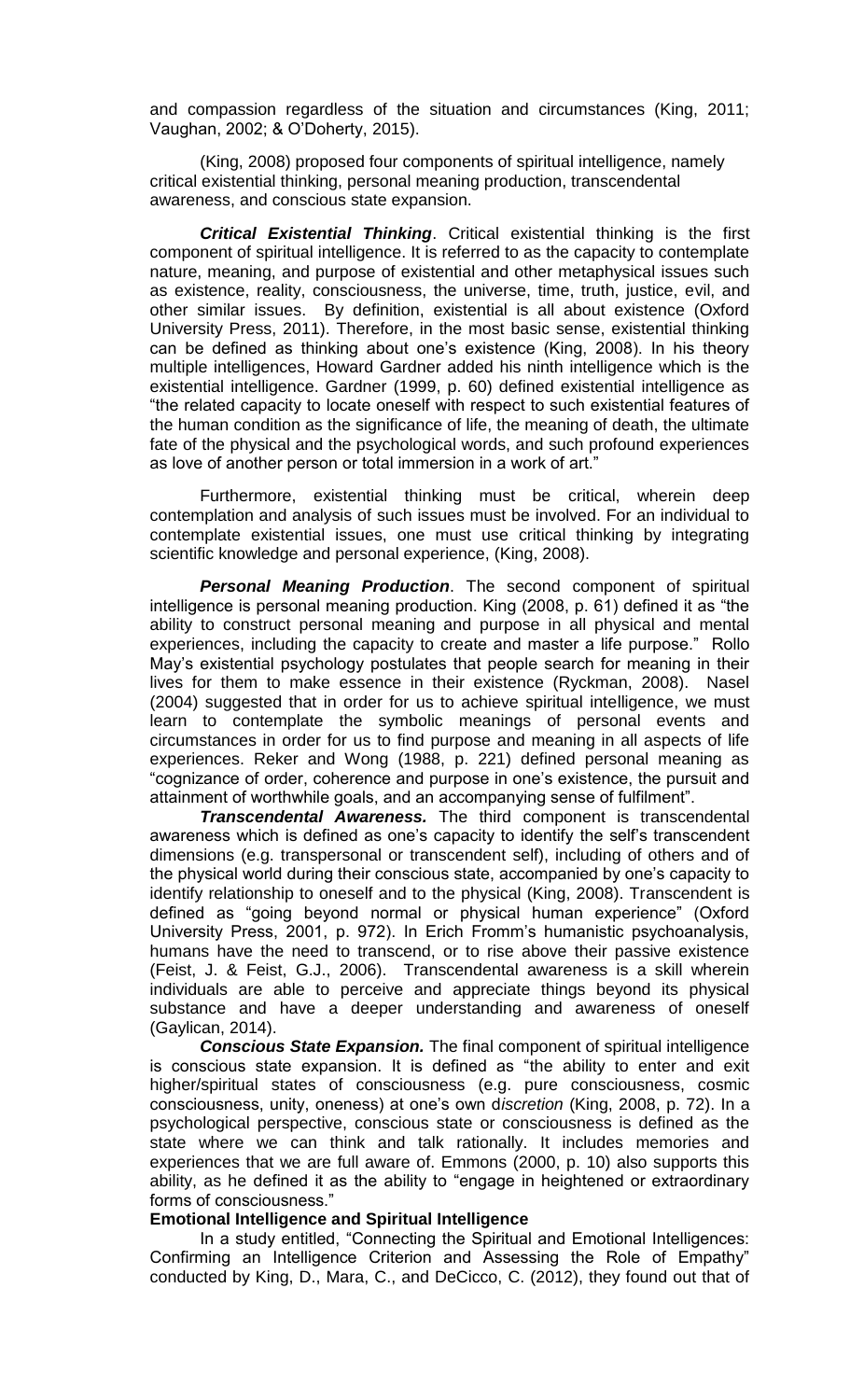the components of Spiritual Intelligence, personal meaning production correlated most strongly with both measures of emotional intelligence. This observation may reflect the intimate connection between emotion and meaning, as it has been suggested that personal meaning arises from the reflection on and integration of one's emotional experiences (Greenberg, 2006 as cited by Kingd, Mara, & DeCicco, 2012). It is speculated that this is one key point of intersection between the spiritual and emotional intelligences. Specifically, it is proposed that one's ability to construct personal meaning may aid in organization of one's emotions and, alternatively, that one's ability to accurately perceive and interpret emotions contributes to more efficient meaning making, at least as it relates to emotional experience.

# **Statement of the Problem**

The focus of this study is to determine the levels of emotional and spiritual intelligence of Lorma Colleges non-teaching staff. Specifically, it sought answers to the following problems:

- 1. What is the level of emotional intelligence of Lorma Colleges nonteaching staff in terms of:
	- a. emotional competency;
	- b. emotional maturity; and
	- c. emotional sensitivity?
- 2. What is the level of spiritual intelligence of Lorma Colleges nonteaching according to:
	- a. critical existential thinking;
	- b. personal meaning production;
	- c. transcendental awareness; and
	- d. conscious state expansion?
- 3. What is the correlation between the levels of emotional and spiritual intelligence of Lorma Coll Analysis of **I** staff? intelligence of Lorma Col Analysis of by staff?

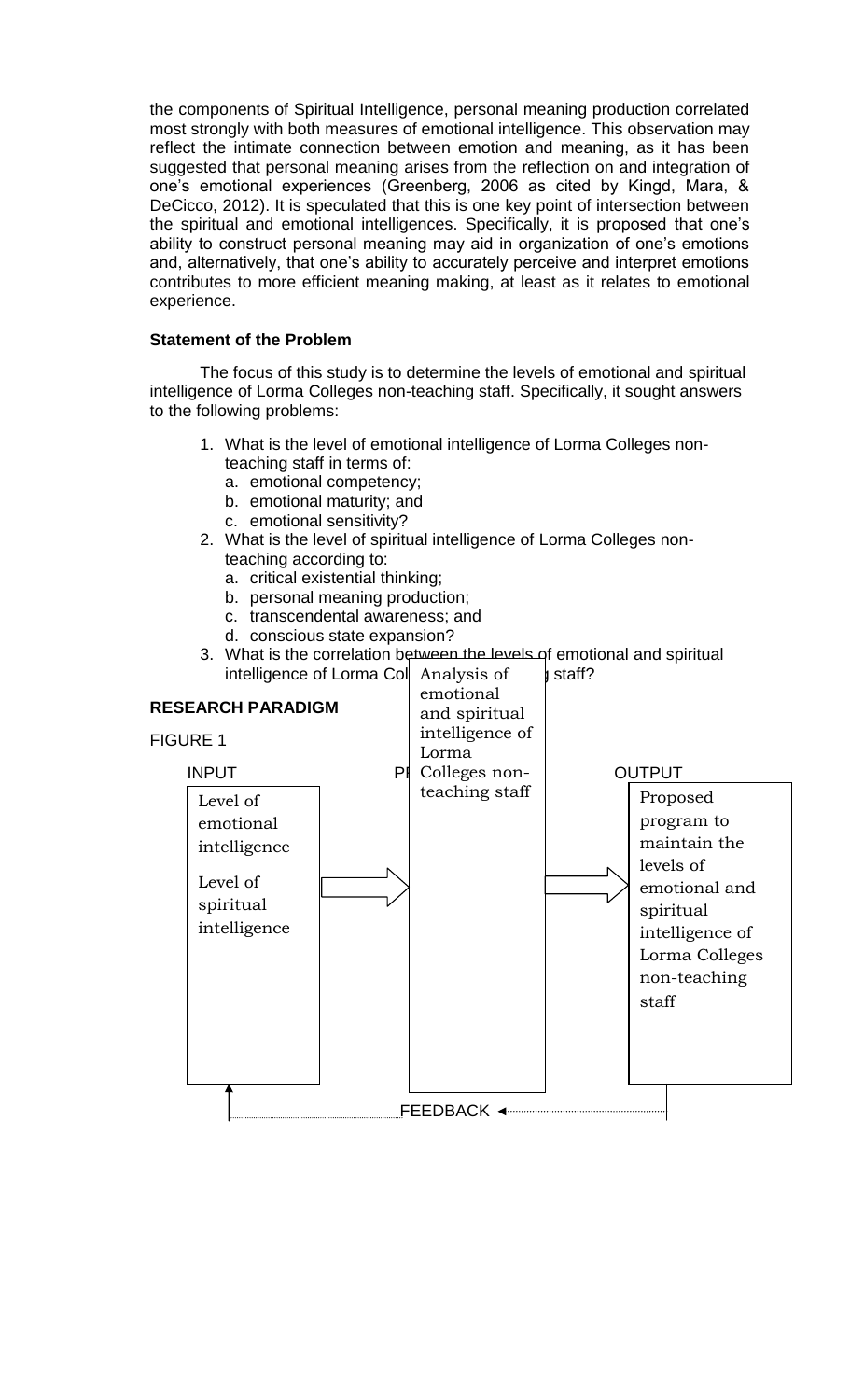### **CHAPTER II**

### **DESIGN AND METHODOLOGY**

This chapter presents the methods and procedures used in the study. It discusses the research design, the population and locale of the study, the data gathering tools, the data gathering procedure, and the treatment of data.

#### **Research Design**

The study used a descriptive-correlational method. The method involves describing, comparing, correlating, analysing, and interpreting the existing conditions of the variables of the study. This will show whether and how strongly pairs of variables are correlated.

#### **Population and Locale of the Study**

A total of 39 non-teaching staff of Lorma Colleges participated in the study which was conducted in Lorma Carlatan campus, City of San Fernando, La Union.

#### **Data Gathering Tools**

The researchers made use of standardized survey questionnaires to gather the needed data. Emotional Intelligence Questionnaire and Spiritual Intelligence Questionnaire were used to measure the level of emotional and spiritual intelligences of the respondents, respectively.

**Emotional Intelligence Questionnaire**. This questionnaire which consists of 22 situational questions was developed by Dr. Dalip Singh and Professor NK Chadha. The test measures three psychological dimensions namely emotional sensitivity, emotional maturity, and emotional competency. It has been standardized for professional managers, businessmen, artists, graduate students and adolescent population. It has a test-retest and split-half reliability of 0.94 and 0.89, respectively and a validity of 0.89. Furthermore, it has been attempted online by more than persons worldwide.

**Spiritual Intelligence Questionnaire**. This questionnaire is a self-report inventory made by David king. It consists of 24 items with 5 possible responses arranged in a likert scale. The scales will be scored as 0 for not true at all, I for not very true, 2 for somewhat true, 3 for very true, and 4 for completely true. Items 1, 3, 5, 9, 13, 17, 21 are indicative of Critical Existential Thinking. Items 7, 11, 15, 19, and 23 are indicative of Personal Meaning Production. Items 2, 6, 10, 14, 18, 20, and 22 are indicative of Transcendental Awareness. Item 6 will be reverse scored. Lastly, item 4, 8, 12, 16, and 24 are indicative of Conscious State Expansion.

The 24-item spiritual intelligence inventory is the shortened form of the original test. It has an alpha of 0.92, which represents an appropriate internal reliability. Individual subscales of Critical Existential Thinking, Personal Meaning Production, Transcendental Awareness, and Conscious State Expansion also displayed adequate alpha coefficients of .78, .78, .87, and .91, respectively. **Data Gathering Procedure**

The researchers started by writing a formal letter requesting for permission to administer questionnaires to the respondents. Upon the approval of the request, data gathering ensued whereby the researchers personally administered the questionnaires to the respondents. The questionnaires were then checked to ensure that all items were answered and all questionnaires were retrieved before organizing and interpreting the data gathered.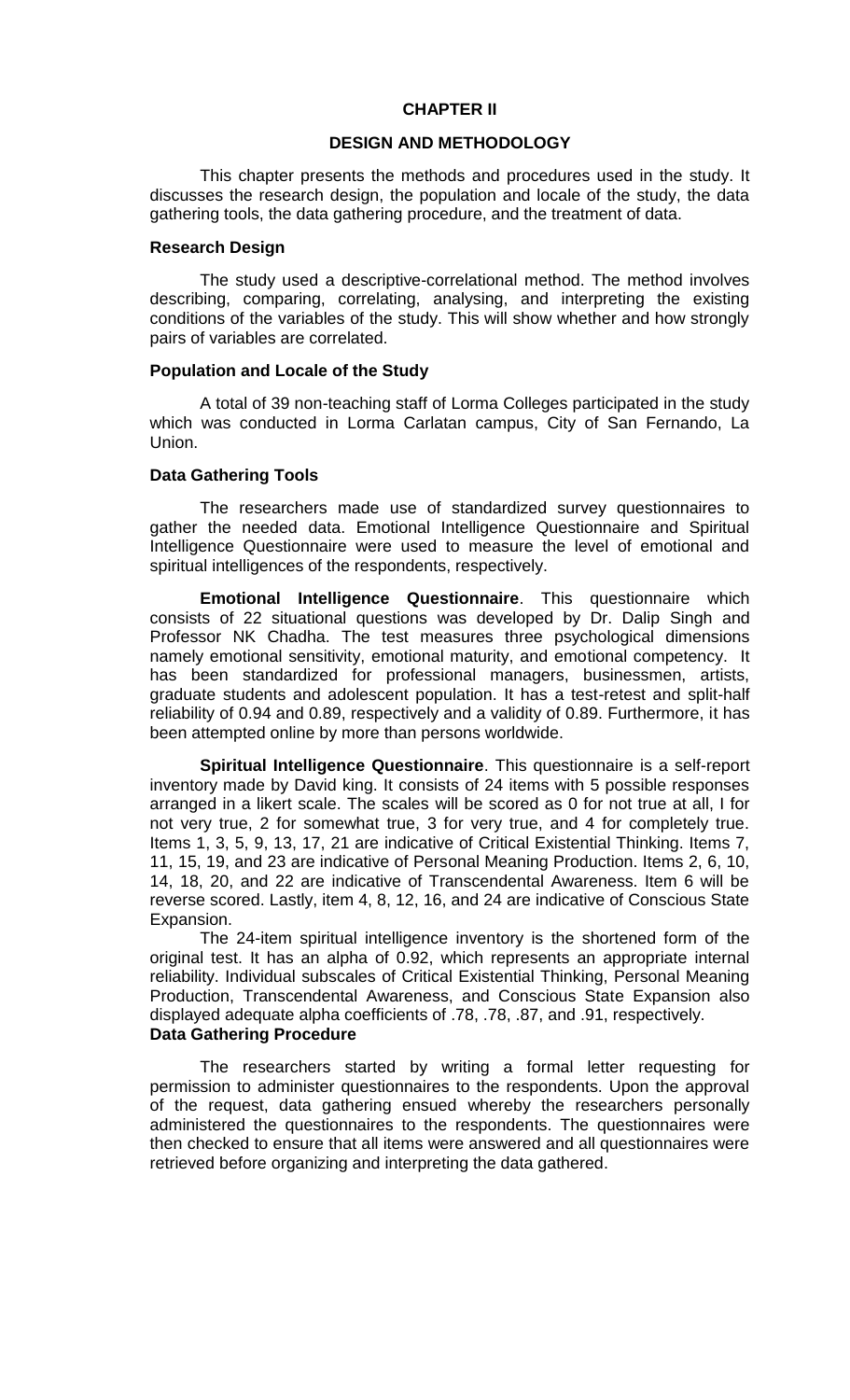### **Treatment of Data**

All data gathered were tabulated and computed for analysis. The data from each questionnaire were scored and tallied separately. The following statistical tools were used to treat and interpret data:

**Frequency and percentage.** Frequency and percentage were used to determine the number of respondents who fall under each level of emotional and spiritual intelligence.

**Pearsons's R correlation**. Pearson's r correlation was be used to determine the correlation between emotional and spiritual intelligence.

### **CHAPTER III**

#### **Results and Discussion**

This chapter contains the results of data gathered from 39 respondents using survey questionnaires. This includes the profile of participants in terms of emotional intelligence and spiritual intelligence.

Table 1 shows the level of emotional intelligence of the Lorma Colleges nonteaching staff according to their emotional sensitivity. Out of the 39 respondents, 16(41.03%) scored extremely high, 11(28.21%) scored high and 12(30.77%) scored moderate with this specific dimension of emotional intelligence. Respondents who scored high in this particular dimension are expected to display impeccable ability for interpersonal dealings due to their empathetic understanding of others as well as well-versed communicability of their emotions. Furthermore, people who scored high in this dimension might show a good grasp of the relationship between feelings and actions and thus are seen to be able to control well their reactions and maintain them in a low intensity. These revealed that the respondents in general display adequate and elevated emotional sensitivity.

| <b>Emotional Sensitivity</b> |    | %      |
|------------------------------|----|--------|
| <b>Extremely High</b>        | 16 | 41.03% |
| High                         | 11 | 28.21% |
| Moderate                     | 12 | 30.77% |
| Total                        | 39 | 100%   |

*Table 1. Respondents' Level of Emotional Intelligence: Sensitivity*

This implies that the Lorma Colleges nonteaching staffs demonstrates the ability to understand threshold of emotional arousal, manage their immediate environment, maintain harmony and comfort and even realize the communicability of their emotions (Nithya, 2017). Furthermore, the scores of the respondents suggest that they are capable of maintaining positive interpersonal relationships and communicate positive emotions as explained by Tokpam et.al (2015) on their reports regarding this particular dimension.

Table 2 reveals the level of emotional maturity of the Lorma Colleges' nonteaching staff. Seven (17.95%) respondents scored extremely high in emotional maturity, 27(69.23%) scored high while five (12.82%) of the 39 total respondents scored moderate in emotional maturity. Respondents who scored extremely high are expected to display outstanding manner in dealing with the inner-self and the immediate environment as explained by Sharma et.al. (2014). On the other hand, respondents who scored high are also considered to do well in recognizing their own feelings and show skills in managing them in consideration to others. These shows that majority of the respondents scored

|  |  |  | Table 2. Respondents' Level of Emotional Intelligence: Maturity |
|--|--|--|-----------------------------------------------------------------|
|--|--|--|-----------------------------------------------------------------|

| $\sim$ 0.000 $\sim$ 0.000 $\sim$ 0.000 $\sim$ 0.000 $\sim$ 0.000 $\sim$ 0.000 $\sim$ 0.000 $\sim$ 0.000 $\sim$ 0.000 $\sim$ 0.000 $\sim$ |    |        |  |  |  |  |
|------------------------------------------------------------------------------------------------------------------------------------------|----|--------|--|--|--|--|
| <b>Emotional Maturity</b>                                                                                                                |    | %      |  |  |  |  |
| <b>Extremely High</b>                                                                                                                    |    | 17.95% |  |  |  |  |
| High                                                                                                                                     | 27 | 69.23% |  |  |  |  |
| Moderate                                                                                                                                 | b  | 12.82% |  |  |  |  |
| Total                                                                                                                                    | 39 | 100%   |  |  |  |  |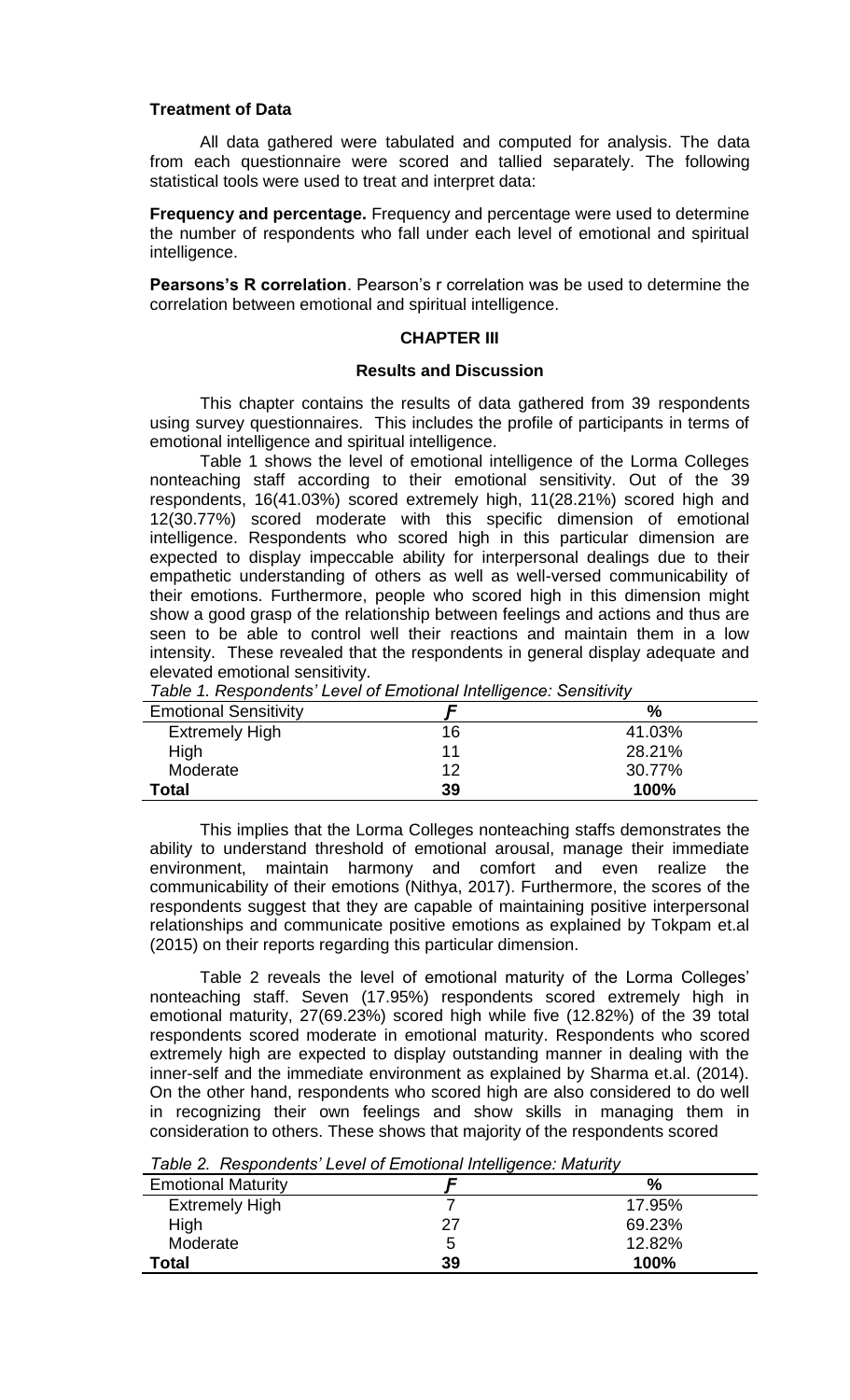high in emotional maturity. Hence, presents the respondents in general to be considerably flexible, adaptable, balanced in terms of the matters of the heart, mind and even appreciative of the views of others (Nithya, 2017).

Table 3 shows that the emotional competency of all the respondents falls under extremely high. This may be indicative of high self-esteem and a wellversed tackling of emotional upsets (Singh, 2015). According to Nithya (2017), this directs an individual to an outstanding work and performance. However, these high results may be explained by the experience of evaluation anxiety by the respondents. This cause people to fear that they will be found to be deficient or inadequate by others like supervisors (Donaldson, et.al., 2002).

| <b>Emotional Competency</b> |    | $\%$    |
|-----------------------------|----|---------|
| <b>Extremely High</b>       | 39 | 100.00% |
| Total                       | 39 | 100%    |

*Table 3. Respondents' Level of Emotional Intelligence: Competency*

Thus, might have propelled the respondents to answer in a positive light especially that this particular dimension is concerned with work performance. This might lead to impression management which is explained as the process by which people control the impressions others form of them (Gwal, 2015).

Table 4 presents that the level of emotional intelligence of the respondents considering all the aforementioned dimensions of emotional intelligence falls under the extremely high range. This is indicative that the respondents have a high ability to motivate themselves and others (Tokpam et.al, 2015). These offer the assumption that despite the demanding workloads and possible stressful workplaces, the respondents are adept to have a better control of their emotions.

*Table 4. Respondents' Overall Level of Emotional Intelligence*

| <b>Emotional Intelligence</b> |    | $\%$    |
|-------------------------------|----|---------|
| <b>Extremely High</b>         | 39 | 100.00% |
| Total                         | 39 | 100%    |

In line with this, it highlights the important role that emotional intelligence plays for employees in organizations (Kannaiah & Shanti, 2015). Thus suggests that the respondents have a well-versed understanding of themselves and even other people that which allow them to accomplish their workload as well as relate with others with ease and efficiency.

Nonetheless, remarkable consistent high results of the respondents might better be understood with caution. This may be brought about by several factors affecting the research results. The tool is the one that made use of self-report method that relied on the individual report of the respondent's own behaviors. This might have made it subject to social desirability bias and faking (West, 2014).

Table 5 presents the level of critical existential thinking of the respondents. The highest number of respondents fell under above average 46.15%) in critical existential thinking. It then implies that these respondents have a remarkable ability to critically contemplate the nature of existence which is often associated to being able to deliberate on the "big questions" of life as explained by King (2008).

*Table 5. Respondents' Level of Spiritual Intelligence: Critical Existential Thinking*

| <b>Critical Existential</b><br>Thinking | %      |
|-----------------------------------------|--------|
| Low                                     | 2.56%  |
| <b>Below Average</b>                    | 10.26% |
|                                         |        |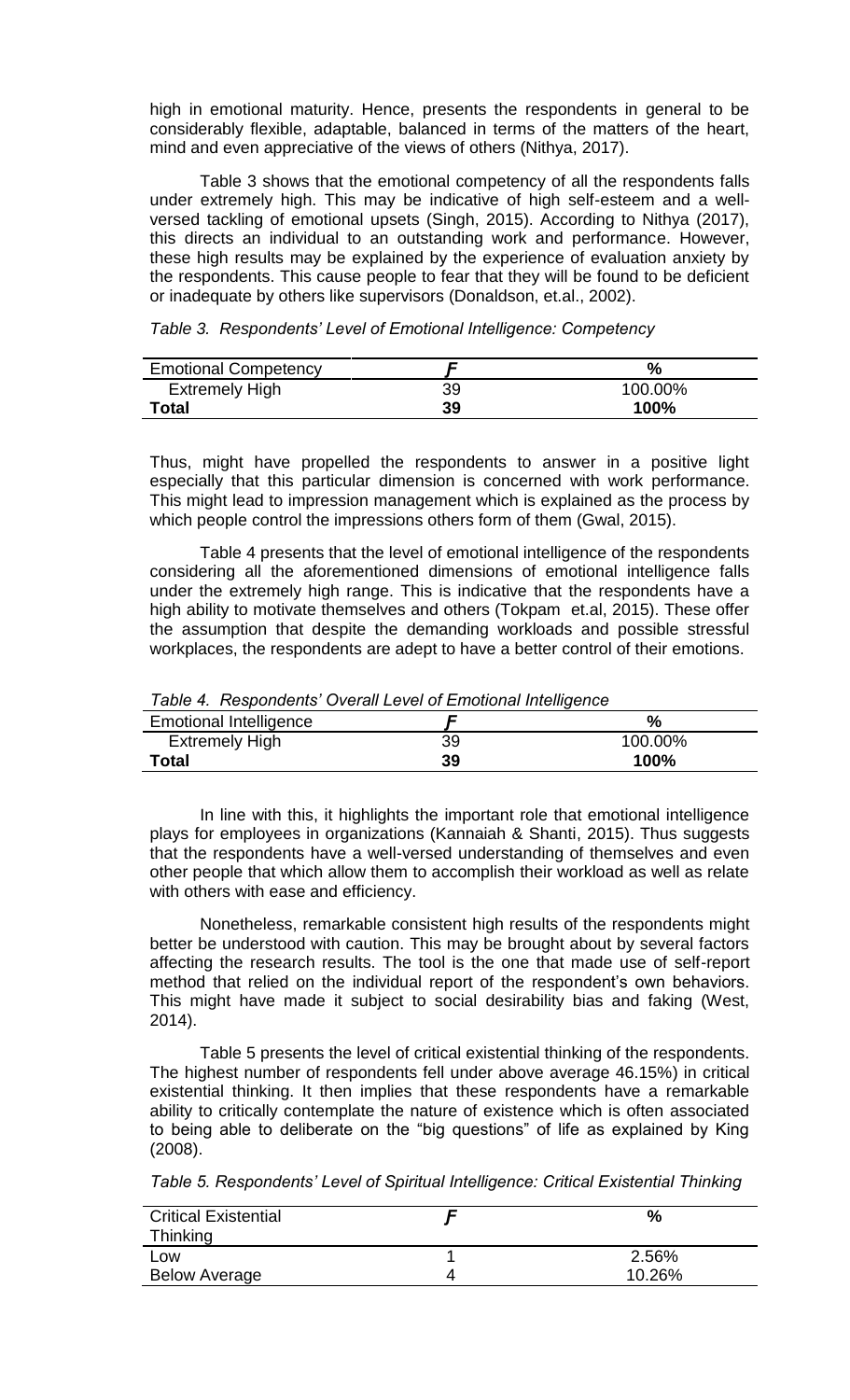| Average       | 11 | 28.21% |
|---------------|----|--------|
| Above Average | 18 | 46.15% |
| High          | 5  | 12.82% |
| <b>Total</b>  | 39 | 100%   |

On the other hand, respondents who scored high seem to have excellent skills in critical evaluation of existence. However, those who scored low and below average on this particular dimension of spiritual intelligence may show little tendency to engage in this way of thinking as suggested by King (2008). The results in general show that the majority of the respondents display adequate to outstanding ability of critical existential thinking.

Table 6 shows the distribution of the respondents' level of spiritual intelligence under Personal Meaning and Production. From the 39 respondents, 18 (46.15%) scored above average, 14 (35.90%) and 6 (15.38%) scored high and average, respectively. These results suggest that most of the participants have significantly high ability to create personal meaning and purpose both in their physical and mental experiences (King, 2008).

*Table 6. Respondents' Level of Spiritual Intelligence: Personal Meaning Production* 

| <b>Personal Meaning</b> |    | $\%$   |
|-------------------------|----|--------|
| Production              |    |        |
| Low                     |    | 0.00%  |
| <b>Below Average</b>    |    | 2.56%  |
| Average                 | 6  | 15.38% |
| Above Average           | 18 | 46.15% |
| High                    | 14 | 35.90% |
| <b>Total</b>            | 39 | 100%   |

Moreover, it should be noted that the participants who scored above average are also good at internalizing and giving symbolic definitions to their personal encounters and other life events which allow them to search for meaning and purpose in life. Such ability enables them also to examine the meaning of their personal experiences in searching for the real meaning and providing reason about their life in general.

Table 7 presents the distribution of the respondents' level of intelligence in terms of transcendental awareness. Most of the participants (46.15%) fall under above average in this specific dimension. This means to show that the respondents have noticeable ability to identify transcendental dimensions of themselves, of other people around them, and of the world in general.

| ТA                   |    | $\frac{9}{6}$ |
|----------------------|----|---------------|
| Low                  |    | $0.00\%$      |
| <b>Below Average</b> |    | 2.56%         |
| Average              | 17 | 43.59%        |
| Above Average        | 18 | 46.15%        |
| High                 | 3  | 7.69%         |
| <b>Total</b>         | 39 | 100%          |

*Table 7. Respondents' Level of Spiritual Intelligence: Transcendental Awareness* 

They also have high capacities to examine the connection that exists between themselves and the world they live in. In addition, having a high score in this dimension means that the respondents to think about things beyond human experiences resulting to understanding of things which are transcendent.

This ability is also significantly related to the capacity of the respondents to examine the rationales to the questions about their very existence. Thus, paves the way in a deeper sense of comprehending the connection of the divine force or universe and their present experience of their realities (King, 2008).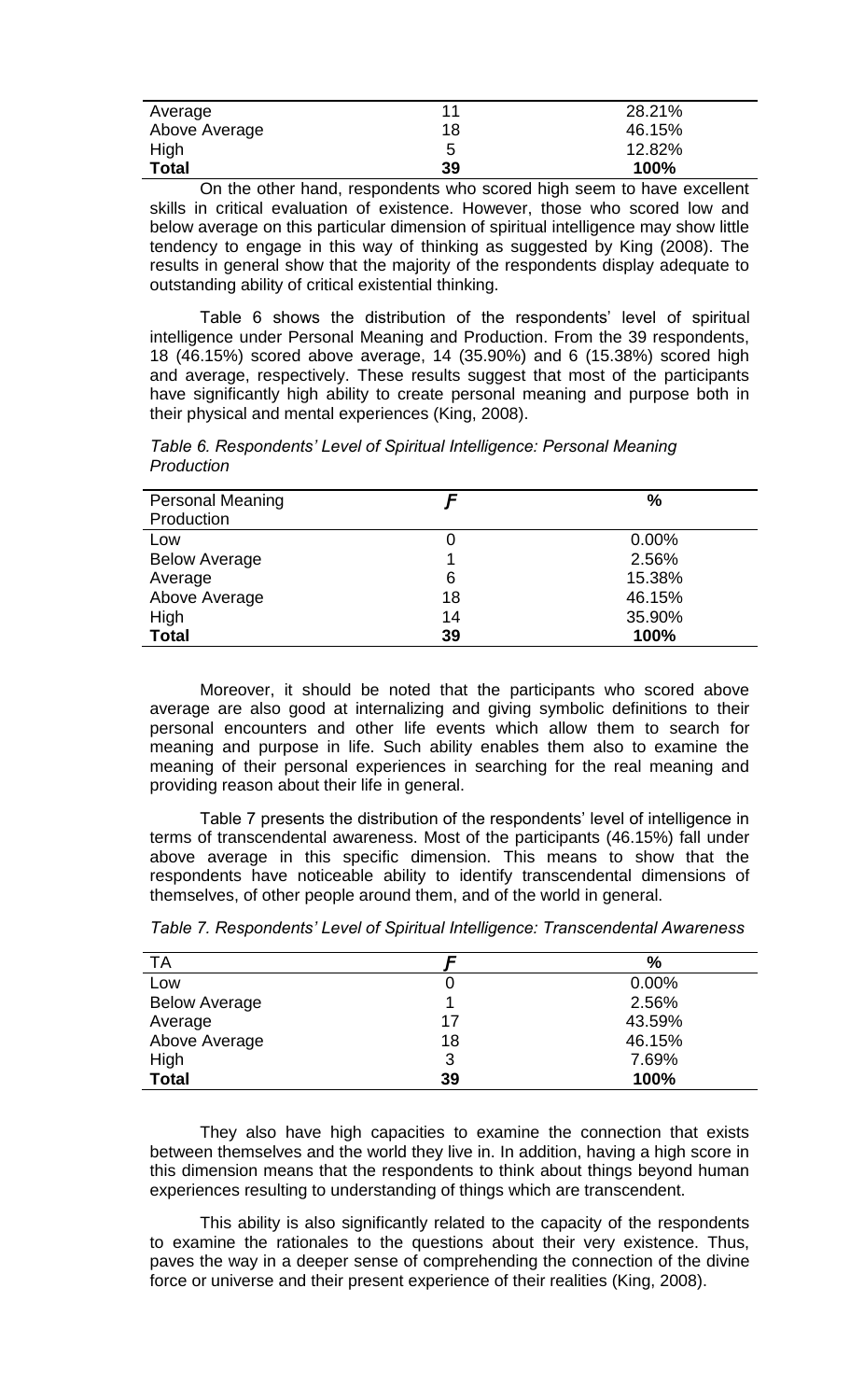Table 8 shows the distribution of the respondents' level of spiritual intelligence under the dimension of conscious state expansion. The results reveal that almost half (48.72%) of the respondents scored above average on this aspect which means that they have high abilities to experience higher spiritual states of consciousness at their own various means such as through deep contemplation, mediation, or prayer (King, 2008).

| <b>CSE</b>           |    | $\frac{9}{6}$ |
|----------------------|----|---------------|
| Low                  |    | $0.00\%$      |
| <b>Below Average</b> |    | 7.69%         |
| Average              | 9  | 23.08%        |
| Above Average        | 19 | 48.72%        |
| High                 |    | 17.95%        |
| <b>Total</b>         | 39 | 100%          |

*Table 8. Respondents' Level of Spiritual Intelligence: Conscious State Expansion*

King (2008), also maintained that, in a psychological perspective, people who scored high in this dimension is far more than what consciousness is in general. Consciousness means a deeper awareness of environmental and cognitive experiences.

*Table 9. Correlation of EQ and SQ*

| * value | p value | Interpretation  |
|---------|---------|-----------------|
| 0.146   | 0.375   | not significant |

The above table shows the relationship between the emotional quotient and spiritual quotient of the respondents. The r-value which is 0.146 reflects a not significant relationship between the two variables. This implies that even if the values for the emotional and spiritual intelligence are both generally high, they do not show a strong relationship. This might depict why in other instances it might be that the value for EQ and the SQ does not necessarily equate to each other.

# **CHAPTER IV**

# **Conclusions and Recommendations**

# **Conclusions**

- 1. The emotional intelligence of the Lorma Colleges non-teaching staff falls on the range of extremely high which might have been affected by several reasons.
- 2. Majority of the Lorma Colleges non-teaching staff had an above average spiritual intelligence. None of them fell on the range of low spiritual intelligence.
- 3. There is no significant relationship between the Lorma Colleges nonteaching staff's level of emotional intelligence and spiritual intelligence.

### **Recommendations**

- 1. In order to maintain the high emotional intelligence of the respondents, increasing the awareness of their own emotional quotients may be made possible through the dissemination of their results.
- 2. To help sustain the above average spiritual intelligence of the respondents, awareness of their spiritual quotient may be advantageous.
- 3. For future researches, the psychometric properties of the two self-report questionnaires may be looked into since they had yielded significantly high values from the respondents.